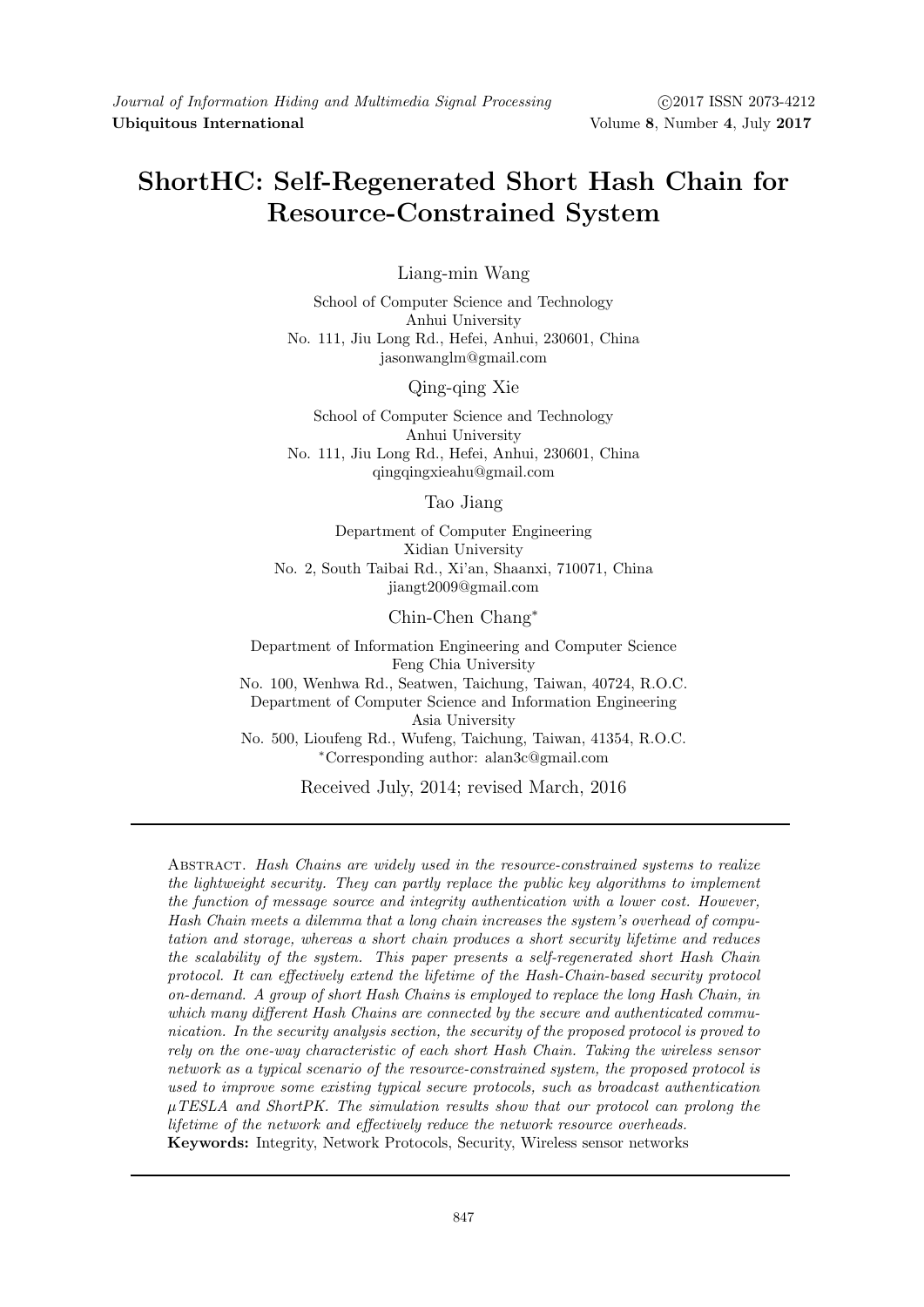1. Introduction. Hash Chains are computation-efficient and can provide one-way feature in cryptographic protocols. They are widely used in various scenes, such as password system [4, 9], secure routing [5, 6], micro-payment scheme [8, 15], RFID security and privacy [13, 16], and WSNs broadcast authentication [11, 14, 17]. Hash Chains can be used to optimize or even partly replace the public key algorithms [3, 12] to achieve the function of the message source authentication and integrity authentication.

However, the Hash Chain has the following drawbacks which limit its applications:

(a) The Hash Chain can only provide the backward security but not the forward security. (b) The length of the Hash Chain is limited, which makes it difficult to meet the requirements of various applications.

(c) Extending the length of the Hash Chain is difficult, because a secure channel established through other encryption mechanisms is needed, and a larger overhead is required.

2. Related Work. When the advantages of the backward security of the Hash Chain are taken, the overhead of the message source authentication can be reduced. However, the Hash Chain cannot provide the forward security, which affects the independence of keys in the Hash Chain. Therefore, the presence of drawback (a) limits the application of the Hash Chain in ensuring the data confidentiality. Thus, the Hash Chain is often used for the authenticable communication, where the forward security does not need to be considered. For this reason, the Hash Chain is widely used to improve both the publickey-mechanism-based security protocols [8, 15, 17] and protocols where the public-key application mechanism is constrained [1, 11, 14, 16]. In these protocols, the Hash Chain can be used to optimize or even replace the public key mechanisms to achieve the message source and integrity authentication.

However, drawbacks (b) and (c) of Hash Chains are difficult to overcome in the authentication process. The drawback (b) is caused by the length of the Hash Chain, which is a constant value and cannot be changed after the Hash Chain is used. Unfortunately, the length of Hash Chain is bound with the security lifetime. The Hash Chain cannot be extended directly as it is often used in a reverse direction. Thus, the Hash Chain generator is required to generate a Hash Chain with a length of  $N_{Max}$  large enough for most application requirements. However,  $N_{Max}$  is difficult to be predetermined. If  $N_{Max}$ is not big enough, the system will become unavailable when the Hash Chain is used up. On the other hand,  $N_{Max}$  is not allowed to be too large as the computation and storage overheads of a long Hash Chain are difficult to be accepted in many applications. Liu et al. [11] pointed out that, if each Hash value had a 100 ms life cycle, the broadcast node needed to use a Hash Chain with a length of  $N = 24 \times 60 \times 60 \times 10 = 864,000$  every day. Hence, the broadcast node needs to store  $8 \times N = 69,120,000$  bytes Hash value. If the system only uses the seed of the Hash Chain to calculate the Hash Chain,  $N(N-1)/2$ Hash operations are required. Therefore, the length of Hash Chains should be short to reduce the computation and storage overheads in the application process.

When a short Hash Chain is exhausted, the Hash Chain extension problem occurs. In other words, a new Hash Chain should be deployed. In the process of the Hash Chain extension, a secure channel is required to securely transmit the tail of the new Hash Chains to the message receivers. In order to establish the secure transmission channel to prevent the impersonation attack and guarantee the message source authentication of the Hash Chain, an asymmetry or symmetry encryption mechanism was proposed in [14]. However, in the resource-constrained networks, the public key mechanism is unacceptable because of its heavy computation and communication overheads. Generally, the resourceconstrained networks are lack of the public key infrastructure. Thus, the symmetric cryptography mechanism is considered to establish the secure channel because of the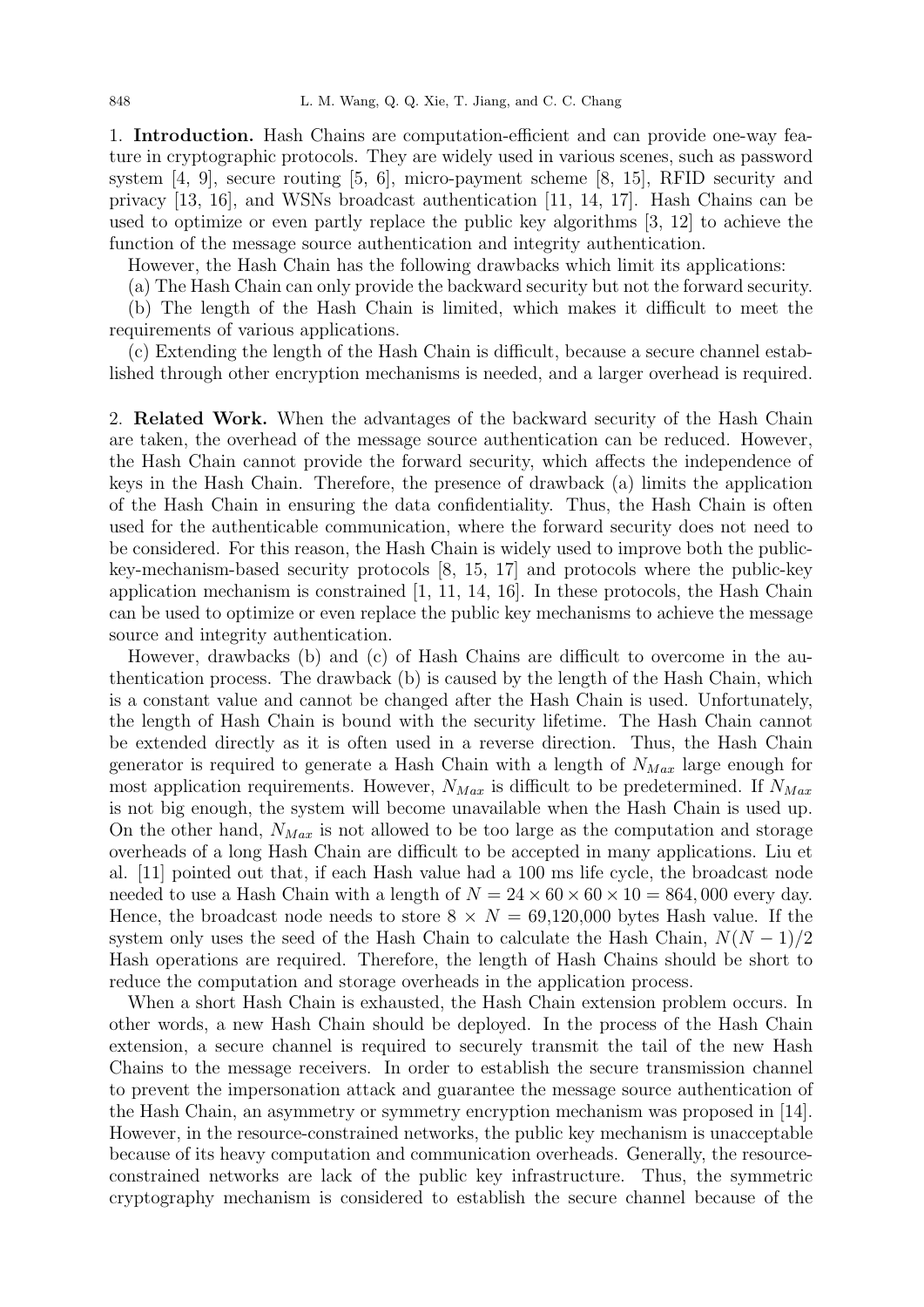fewer overheads of computation and communication. However, the key management of the symmetric cryptography mechanism is costly in the new keys deployment phase. For example, in wireless sensor networks, Perrig et al. [14] use the base station to assist the deployment of new Hash Chains, in which the base station is assumed as a non-exhausted node.

Actually, we can evaluate the time and communication costs. Let  $n$  be the number of nodes in the network, and the base station deploys an 8-byte Hash value for each node with the help of a handshake protocol between the base station and the normal node. Then,  $O(n)$  operations of encryption, decryption and communication run at the base station. Liu et al. [10] pointed out that, if each packet was 30 bytes and the network bandwidth was 10 kbps. Even making full use of the channel, and without considering the case of the multi-hop communication and the packet loss, the base station had to take at least  $T = \frac{4,000 \times 30 \times 8}{10,240} = 93.75$  seconds to deploy a new Hash value by sending and receiving messages in a network with 2,000 nodes. The waiting time is also too long for most applications. Therefore, both the symmetric and the asymmetric encryption mechanism are not good enough in deploying a new Hash Chain for the short Hash Chain extension.

In this paper, we present a self-regenerated short Hash Chain protocol, in which a group of short Hash Chains, instead of a long Hash Chain, are adopted to reduce the computation and communication overheads. The protocol securely deploys a new short Hash Chain by taking advantage of the one-way feature of the current Hash Chain. The most related schemes are in [2, 7, 20, 21]. Our work is similar to them because they are also aiming at providing efficient methods for Hash Chain re-initialization in resource-constrained system. Hu et al. [7] present the sandwich chain scheme, in which only one current Hash is required, just like the hierarchical one-way chain schemes. It induces a delay before the secondary chain value. Compared with previous reported schemes, the first of the contributions of our scheme is that we realize the authentication of new Hash Chain without any additional delay. The second contribution is the flexible re-initialization process. We can re-initialize a new Hash Chain in any point of the current Hash Chain. This random re-initialization way can resist packages loss or package capture attack on specific package to some extent, and makes our scheme different from the schemes in [2, 20, 21].

We also test our protocol in some typical broadcast authentication protocols for wireless sensor networks, which is a typical resource-constrained network. The results show that our protocol significantly reduces the computation and communication overheads of the broadcast scheme and prolongs the lifetime of the networks.

3. ShortHC: Self-regenerated Short Hash Chain. The self-regenerated short Hash Chain protocol has three phases: short Hash Chain pre-distribution phase, short Hash Chain usage phase, and short Hash Chain extension phase. Here the notations and pre-loaded materials used in our protocol are as follows. Let S and R denote the communication initiator and the recipient, respectively. S is equipped with a random value generator, a message authentication code (MAC), and a Hash function  $h(\cdot)$ . R is equipped with the MAC and the Hash function  $h(\cdot)$ . The time of the network is divided into some periods with the same length, and each Hash value is bound to a time period in a reversed way.

3.1. Short Hash Chain pre-distribution phase. The initiator S generates an initial random value  $K_{n_0}^0$  as a seed of the first short Hash Chain  $K^0$ . Then S uses the pre-loaded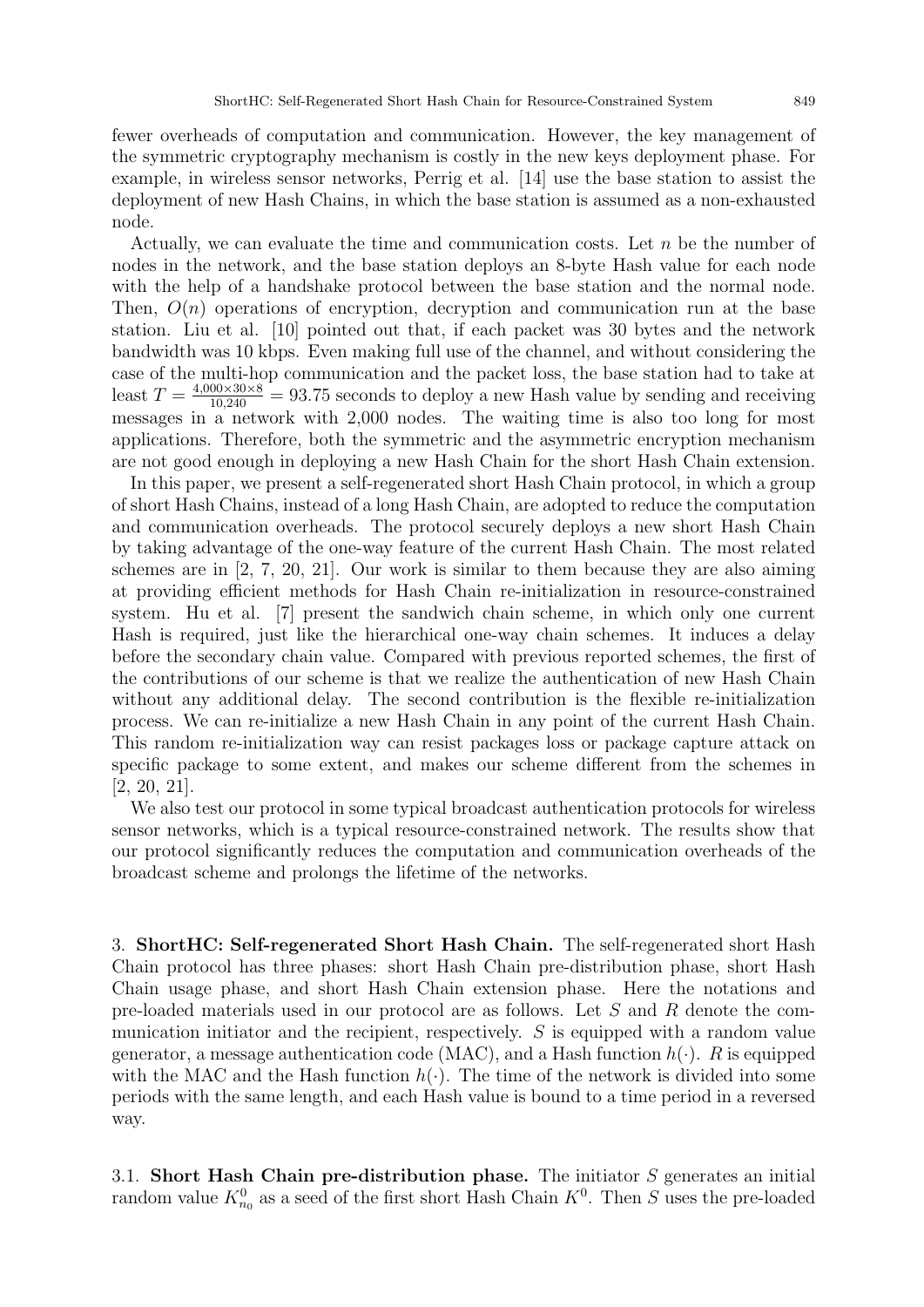Hash function  $h(\cdot)$  to compute the  $n_0$  Hash value of the short Hash Chain  $K^0$  as follows:

$$
h(\cdot) \quad h(\cdot) \quad h(\cdot) \quad h(\cdot) \quad h(\cdot) \quad h(\cdot) \quad K_1^0 \leftarrow \cdots \leftarrow K_{n_0}^0. \tag{1}
$$

Before deployment, the value  $K_1^0$  is preloaded in R. Then  $K_1^0$  and the one-way Hash Chain  $K^0$  help R and S realize the message source and integrity authentication in the subsequent communication.

3.2. Short Hash Chain usage phase. During the short Hash Chain usage phase, the Hash value  $K_i^j$  $i_{i}^{j}$   $(i = 1, 2, ..., n_{j} - 1, j \in \mathbb{N})$  is used from  $K_{1}^{j}$  $X_{n_j}^j$  to  $K_{n_j}^j$  corresponding to time period  $T_i^j$  $j_{i-1}^j$  (*i* = 2, 3, ...,  $n_j$ , *j* ∈ ℕ). In time period  $T_i^0$  (*i* = 1, 2, ...,  $n_0$  − 1), *S* releases the message  $Msg_i^0$  and its corresponding message authentication code  $MAC(K_{i+1}^0, Msg_i^0)$ to R, where  $Msg_i^0$  is the content of the current message and  $K_{i+1}^0$  is the key used for the receivers to verify the validity of  $\text{Msg}^0_i$ . R is responsible for receiving and storing messages and can authenticate the stored message when receiving  $K_{i+1}^0$  in time period  $T_{i+1}^0$ . The Hash Chain usage phase is introduced in detail in  $\mu$ TESLA [14].

If the length of the Hash Chain is insufficient, the protocol enters the short Hash Chain extension phase.

3.3. Short Hash Chain extension phase. Assume that the running short Hash Chain is  $K^j$ . The seed of  $K^j$  is  $K^j_{n_j}$  and the length is  $n_j$ . In time period  $T^j_i$  $\sum_{i}^{j}, K_{i+1}^{j}$   $(1 \leq i \leq n_j-2)$ is the MAC key of the current message and  $K_i^j$  $i_{i-1}^j$  is stored in R. According to (1), S randomly chooses a new seed  $K_{n_{j+1}}^{j+1}$  and generates a new short Hash Chain  $K^{j+1}$ :

$$
K_1^{j+1} \longleftrightarrow \cdots \longleftrightarrow K_i^{j+1} \longleftrightarrow \cdots \longleftrightarrow K_{n_{j+1}}^{j+1}.
$$
\n
$$
(2)
$$

Then, the current Hash Chain  $K^j$  is used to distribute the tail of the new Hash Chain  $K^{j+1}$ . Before  $K^j$  is exhausted, S needs to send three binding information messages to R in different time periods for securely transferring first value  $K_1^{j+1}$  $1^{j+1}$  of the reversed Hash Chain  $K^{j+1}$ .

Assume that the first message is sent in time period  $T_i^j$  $S_i$  calculates  $K_0^{j+1}$  =  $h(K_1^{j+1})$  $j^{j+1}_{1}$  and  $K' = K_m^j \oplus K_n^{j+1}$   $(i+1 \leq m \leq n_j)$  before time period  $T_i^j$  $i<sup>j</sup>$ . Then S sends binding information

$$
Time_i^j|i|K'|MAC(K_{i+1}^j, Msg_i^j)|K_i^j \tag{3}
$$

with the current sending message  $Msg_i^j$  to R, in which  $Time_i^j$  is the time stamp of the current message and i is the identity of  $K_i^j$  $i$ . After receiving message (3), R discards  $K_i^j$ i−1 and stores  $K_i^j$  $i$ <sup>j</sup> if  $K_{i-1}^j = h(K_i^j)$ <sup>j</sup>). Then R stores the received message until obtaining  $K_m^j$ and  $K_1^{j+1}$  $j_{1}^{j+1}$  for the next authentication process.

In time period  $T_m^j(i + 1 \le m \le n_j)$ , S sends the second binding information

$$
Time_m^j|m|MAC(K_{m+1}^j, Msg_m^j)|K_m^j \tag{4}
$$

with the current sending message  $Msg_m^j$  to R. If  $K_{m-1}^j = h(K_m^j)$ , R uses  $K_m^j$  and  $MAC(K_m^j, Msg_{m-1}^j)$  to authenticate the integrity of  $Msg_{m-1}^j$ .  $Msg_{m-1}^j$  and  $MAC(K_m^j)$  $Msg_{m-1}^j$ ) is received in time period  $T_n^j$  $m-1$ . Then, R discards  $K_n^j$  $\sum_{m=1}^{j}$  and stores  $K_m^j$ . After that, R calculates and stores  $K_0^{j+1} = K' \oplus K_m^j$ . At this point, R stores message (4) for future authentication.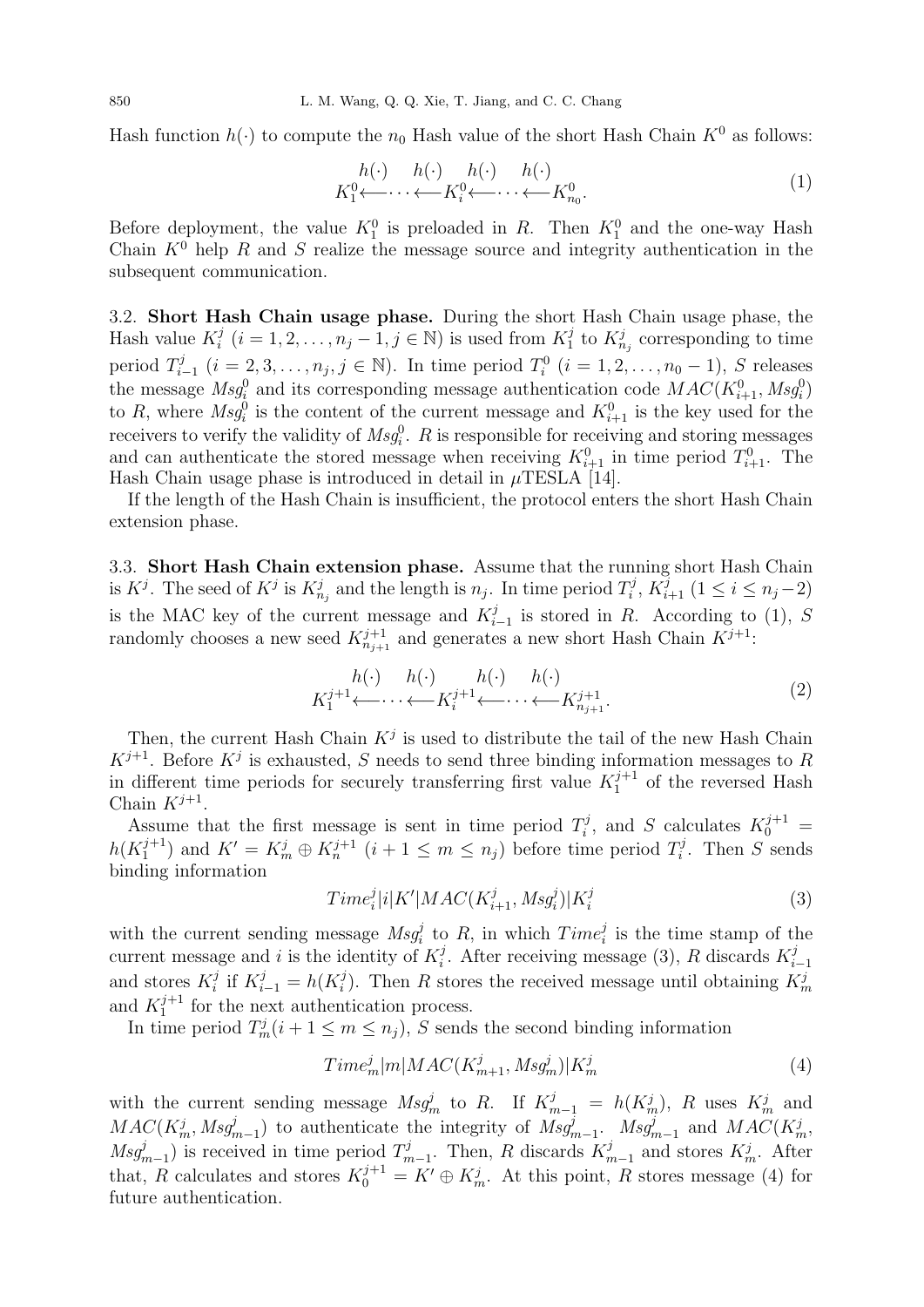In time period  $T_1^{j+1}$  $1^{j+1}$ , S sends the third binding information (5) with  $Msg_1^{j+1}$  to R and releases the secret key  $K_1^{j+1}$ 1

$$
Time_1^{j+1}|1|MAC(K_2^{j+1}, Msg_1^{j+1})|K_1^{j+1}.
$$
\n
$$
(5)
$$

After receiving message bound with (5), R uses the stored  $K_0^{j+1}$  $\kappa_0^{j+1}$  and the received  $K_1^{j+1}$ 1 to verify  $K_0^{j+1} = h(K_1^{j+1})$  $1^{j+1}$ ). Now R securely obtains the tail of the new Hash Chain  $K^{j+1}$ . Before the second message,  $K_m^j$  is not released. Then no one knew  $K_m^j$  and sent  $K' = K_m^j \oplus K_0^{j+1}$  $i_0^{j+1}$  in time period  $T_i^j$ <sup>"</sup>/<sub>i</sub> except S. Thus R believes that S is the unique node who sent him the value K'. Therefore, the attackers are prevented from forging K' for the reason that  $K_m^j$  is unknowable.

We stressed one of our contributions that  $m$  could be randomly chosen and the sender could re-initialize a new Hash Chain at any point of current Hash Chain. Thus, our scheme is flexible and provides a probability re-initialization process which, to some extent, will resist the specific package capture attack in the determined Hash Chain re-initialization schemes.

By sending the messages (3), (4) and (5) bound with  $Msg_i^j$ ,  $Msg_m^j$  and  $Msg_1^{j+1}$  in time period  $T_i^j$  $T_i^j$ ,  $T_m^j$  and  $T_1^{j+1}$  $1^{j+1}$ , S and R have securely generated the deployment of the new short Hash Chain  $K^{j+1}$  without a trusted third part. Therefore, the Hash Chain selfregeneration protocol provides an on-demanded short Hash Chain extension without exhaustion if the current short Hash Chain can provide more than 2 Hash values for the distribution of the new Hash Chain.

4. Security Analysis of ShortHC. In this section, first the definitions of the security tools used in ShortHC are introduced, and then our security assumption is presented. We also present the security proof of our ShortHC when it is used in the classical  $\mu$ TESLA, in which the message source and integrity authentication characteristics are proved.

# 4.1. Definitions of basic concepts.

**Definition 4.1. SHF:** (*Secure Hash Function*). The SHF is a publicly known function  $f_n: \{0,1\}^* \mapsto \{0,1\}^n$ . It takes x as an input and outputs a bit string  $f_n(x)$  of length n. In  $f_n(x)$ , x is selected uniformly from a bit string with an arbitrary length  $\{0,1\}^*$ . At the same time, the SHF satisfies such a condition that A is a probabilistic polynomial time algorithm that takes  $f_n(x) \in \{0,1\}^n$  as input and outputs  $A(f_n(x)) \in \{0,1\}^n$ . For each A, polynomial P and all sufficiently large  $n$ , there is an arithmetic expression as follows:

$$
Prob{f_n(A(f_n(x))) = f_n(x)} < \frac{1}{P(n)}.
$$
\n(6)

That is to say, if  $h(\cdot)$  is a secure Hash function, it satisfies the following informal conditions:

1. The description of the SHF  $h(\cdot)$  must be publicly known.

2. The argument X have an arbitrary length and the result  $h(X)$  has a fixed length of k bits and that is for  $h: \{0,1\}^* \mapsto \{0,1\}^k$ .

3. For given h and X, it is easy to compute  $h(X)$ .

4. The Hash function must be one-way. For a given Y in the image of  $h(\cdot)$ , it is hard to find a message X to make  $h(X) = Y$ . Also for given X and  $h(X)$ , it is hard to find a message  $X' \neq X$  to make  $h(X') = h(X)$ .

5. The Hash function must be collision resistant. This means that it is hard to find any two distinct messages X' and X to achieve  $h(X') = h(X)$ .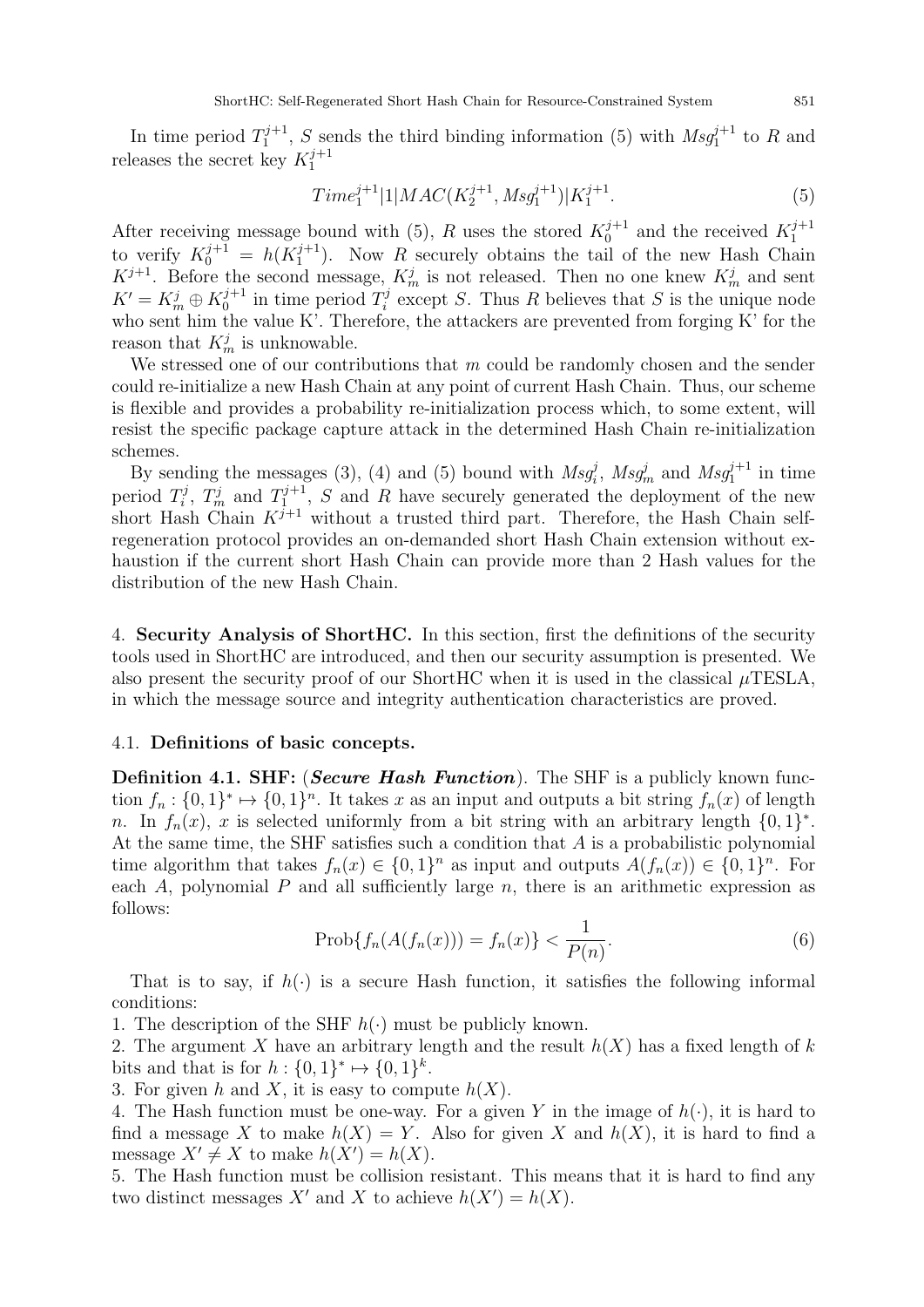**Definition 4.2.** Random number generator.  $g = \{g_n | n \in \mathbb{N}\}\$ is a pseudo-random string generator (PSG). iff  $g(U) = \{g_n(U) | n \in \mathbb{N}\}\$ is a deterministic polynomial time string generator. For each statistical test  $T(\cdot)$  that on input x outputs a bit  $0/1$ , for each polynomial  $P$ , and for sufficiently large  $n$ ,

$$
|Prob\{T(x_1)\} - Prob\{T(x_2)\}| < \frac{1}{P(n)},
$$
\n(7)

where  $x_1 \in E^{1 \sum l(n)}$ ,  $x_2 \in E^{2 \sum l(n)}$ , both  $E^1$  and  $E^2$  are assembled with a length  $l(n)$ .

Definition 4.3. One-way Hash Chains. Select a seed s with the random number generator and use the Hash function  $h(\cdot)$  to generate the Hash Chain  $\{s_i\}_{i=1}^n$ , in which

$$
s_{i+1} = h(s_i) = \overbrace{h(h(...h(s)))}^{i}.
$$
 (8)

One way Hash Chains  $\{s_i\}_{i=1}^n$  can be figuratively expressed as following:

$$
h(\cdot) \quad h(\cdot) \quad h(\cdot) \quad h(\cdot) s(s_1) \longrightarrow s_2 \longrightarrow \cdots \longrightarrow s_i \longrightarrow s_{i+1}.
$$

Definition 4.4. Secure Message Authentication Code. The secure Message Authentication Code  $(MAC)$  is a function satisfying the following conditions:

1. The description of  $MAC(\cdot, \cdot)$  must be publicly known and the only secret information lies in the key.

2. Giving a key K of n-bit length and an X of an arbitrary length as the arguments of  $MAC(\cdot, \cdot)$ , the result  $MAC(K, X)$  has a fixed length of n bits.

3. Giving  $MAC(\cdot, \cdot)$ , X and K, the computation of  $MAC(K, X)$  must be easy.

4. Giving  $MAC(\cdot, \cdot)$  and X. It is hard to determine  $MAC(K, X)$  with a probability of success which is significantly higher than  $1/2^n$ . Even when a large set of pairs  ${X_i, MAC(K, X_i)}$  ( $X_i$  has been selected by the opponent) are known, it is hard to determine the key K or to compute  $MAC(K, X')$  for any  $X' \neq X_i$ .

Definition 4.5. Broadcast authentication scheme based on One-way Hash Chains. The scheme is a distributed system and each participator uses a polynomialtime machine to initiate its instance of the scheme. The scheme includes the following components:

1. A security parameter k which determines the size of keys. All of algorithms are polynomial in k.

2. A message space MS and a key space KS. All messages of a given size should be polynomial in k.

3. A system time state  $TS$  which records the state of the system.

4. A key generation algorithm  $KGA(\cdot)$  which uses the random number generator to randomly generate two k-bit private keys  $K_{n_j}^j$  and  $K_{n_{j+1}}^{j+1} \in_R \{0,1\}^k$  as the seeds. The key generation algorithm  $KGA(\cdot)$  uses Hash function  $h(\cdot)$  defined in Definition 4.1 to generate the one-way Hash Chains  $\{K_i^j\}$  $\{i\}_{i=1}^{n_j}$  and  $\{K_i^{j+1}\}$  $\binom{j+1}{i}\binom{n_{j+1}}{i=1}$  as defined in Definition 4.3.

5. A message signing algorithm  $MSA(\cdot)$  giving a message, a system state, and a key. It generates a MAC and updates the time state of the system.

6. A message verification algorithm  $MVA(\cdot)$ , which gives a message, a MAC, a key, and a time state of the system. It checks the validity of the corresponding message.

4.2. Security assumptions. The asymmetry characteristic of the ShortHC is based on the "first storage and then authentication" mode. Therefore, the security of the ShortHC protocol relies on the following assumptions: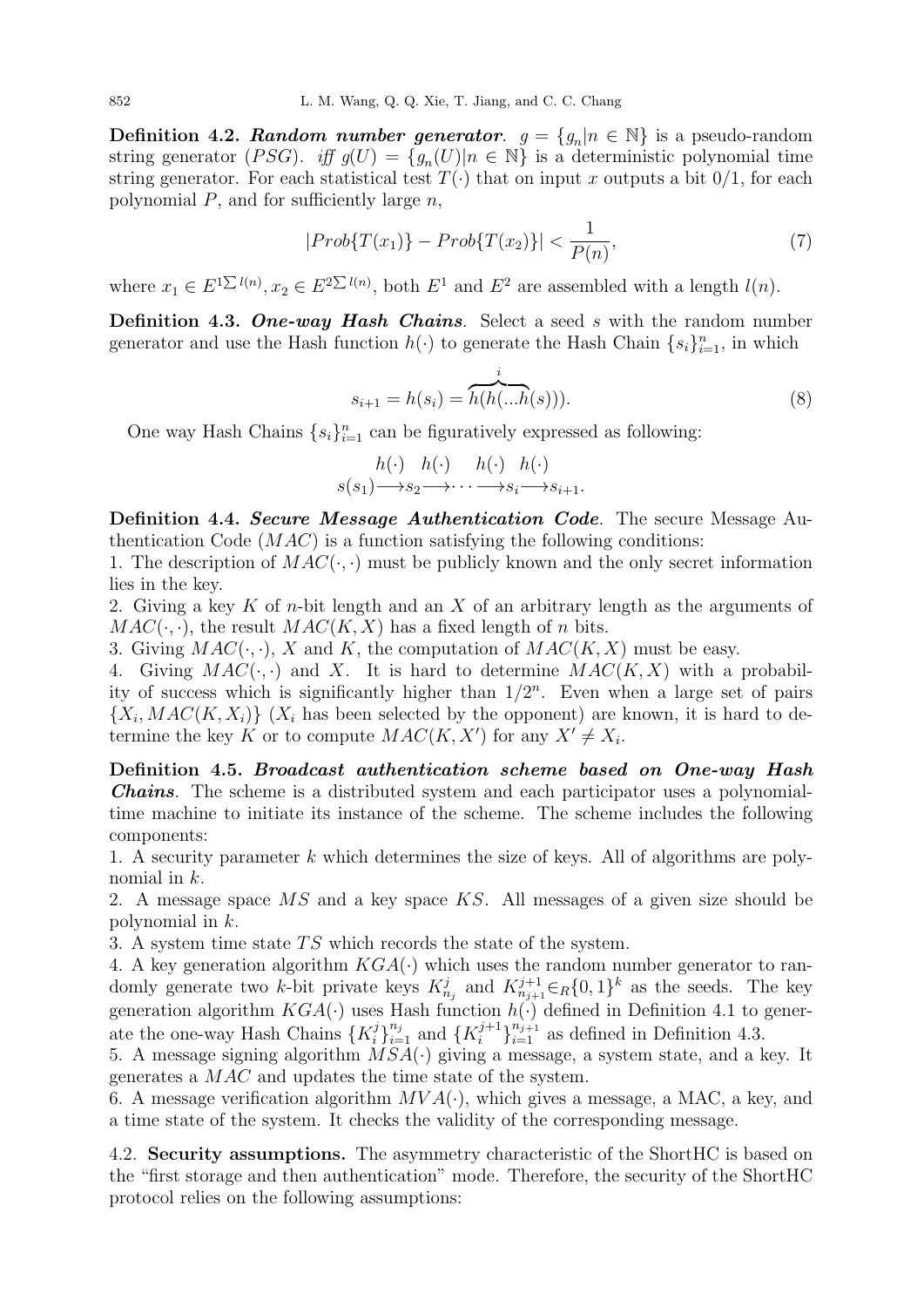1. The selected Hash function  $h(\cdot)$  and the message authentication function  $MAC$  are secure and can provide weak collision resistance.

2. The receiver's clock is time synchronized up to a maximum error, usually denoted as  $\Delta$  [14]. The receiver can reject the message out the time period for  $\Delta$  plus the acceptable transmission delay.

3. In the resource-constrained environment, the security authentication problems of the multi-hop environment can refer to literature [19]. The fault data injection and the path-based denial of the service attack are related to the application environments. Thus we don't take them into account in our security and performance analysis of the ShortHC.

4.3. ShortHC systems. The secure extension of the Hash Chain is realized in the ShortHC protocol, in which the message source and the integrity authentication are obtained from  $\mu$ TESLA. Our ShortHC system consists of the following processes.

### 1. Initialization

a. Creating the first Hash Chain. The first Hash Chain of the system is initialized by creating a secure k-bit seed  $K_{n_0}^0$  with the random number generator from space  $\{0,1\}^k$ . We denote this Hash Chain as  $\{K_i^0\}_{i=1}^{n_0}$  according to Definition 4.5. The seed  $K_{n_0}^0$  of  ${K_i^0}_{i=1}^{n_0}$  is securely stored at the trusted place of the system.

b. Initializing the time state of the system  $TS_1^0 = 1$ .

c. Securely distributing the Hash Chain tail  $K_1^0$  and the system time state  $TS_1^0$ . It should be emphasized that  $K_1^0$  and  $TS_1^0$  are distributed through pre-distribution or in some securely authenticable way.

## 2. Message signing

In time state  $TS_i^0$ , the system initiator runs the  $MSA(Msg_i^0, TS_i^0)$ , and computes the message authentication code  $MAC(K_{i+1}^0, Msg_i^0)$  of message  $Msg_i^0$ . Then, it constructs the broadcast message  $\{Msg_i^0|MAC(K_{i+1}^0, Msg_i^0)|K_i^0\}$ , and distributes the message to the receivers.

### 3. Message verification

Upon receiving the message  $\{Msg^0_i| MAC(K^0_{i+1}, Msg^0_i)|K^0_i\}$ , the receivers run the  $MVA($  $Msg_{i-1}^0, MAC(K_i^0, Msg_{i-1}^1), K_i^0, TS_i^0)$  and check  $K_{i-1}^0 = h(K_i^0)$ , where  $K_{i-1}^0$  is received in the last time period and stored in the local storage. With the message  $Msg^0_{i-1}$  and the key  $K_i^0$ , the receivers then compute  $MAC(K_i^0, Msg_{i-1}^0)$  and verify the validity of message  $Msg^{0}_{i-1}$ .

If all the verifications are successful, the verifier has to update the time state of the system and obtains  $TS_{i+1}^0 = i+1$ . Then, the receivers store the message  $\{Msg^0_i|MAC(K_{i+1}^0,$  $Msg_i^0$ |K $_i^0$ } for the authentication of the next message.

# 4. Self-regeneration of Hash Chain

When the current Hash Chain  ${K_i^0\}_{i=1}^{n_j}$  is not long enough for the system, the system initiator self-regenerates the Hash Chain as follows:

a. Initialization of the new Hash Chain. Generating a secure k-bit seed  $K_{n_{j+1}}^{j+1}$  with the random number generator from space  $\{0,1\}^k$ , creating a Hash Chain  $\{K_i^{j+1}\}$  $\binom{j+1}{i}\}_{i=1}^{n_{j+1}}$  as defined in Definition 4.4, and keeping the seed  $K_{n_{j+1}}^{j+1}$  securely in the local storage.

b. Distribution of the tail of Hash Chain  $K^{j+1}$ . When the time state is  $TS_i^j$ , the system initiator computes  $K_0^{j+1} = h(K_1^{j+1})$  $j^{j+1}_{1}$ ,  $K' = K_m^j \oplus K_0^{j+1}$  $0^{j+1}$  $(i+1 \leq m \leq n_j)$  and the message authentication code  $MAC(K_{i+1}^j, Msg_i^j)$ , where  $Msg_i^j = \{Time_i^j|i|K'\}$ . In  $Msg_i^j$ ,  $Time_i^j$  is the time stamp of the message and  $i$  is the identity of the Hash value in the current Hash Chain. Then initiator constructs the broadcast message  $\{Time_i^j|i|K'|MAC(K_{i+1}^j, Msg_i^j)|K_i^j\}$  $\left\{\frac{j}{i}\right\},$ in which  $1 \leq i \leq n_j - 1$ . After that the initiator distributes the message to the receivers.

5. New Hash Chain verification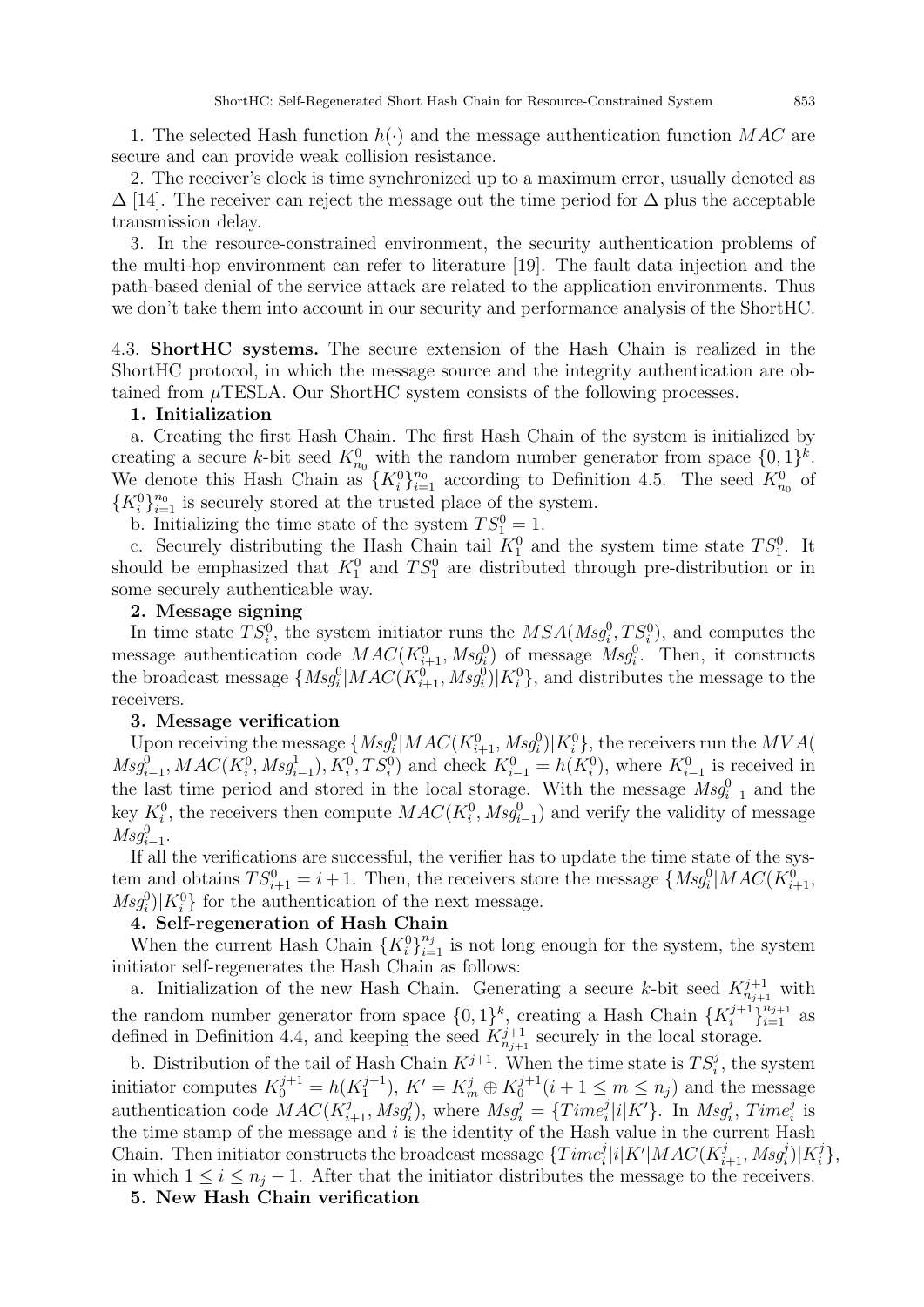When the receivers receive the message  $\{Time_i^j|i|K'|MAC(K_{i+1}^j, Msg_i^j)|K_i^j$  $\{i\}$ , they can use the key  $K_i^j$  $i$ <sup>i</sup> to verify the validity of the message  $Msg_{i-1}^j$  as mentioned in the message verification phase. The message  $\text{Msg}^j_{i-1}$  is received in time state  $TS^j_{i-1}$ . When the message  ${Time_{m}^{j}}|m|MAC(K_{m+1}^{j}, Msg_{m}^{j})|K_{m}^{j}$  is received in time state  $TS_{m}^{j}$ , the receivers verify  $K_{m-1}^j = h(K_m^j)$  and compute  $MAC(K_m^j, Msg_{m-1}^j)$  with  $K_m^j$  as the key, in which  $K_m^j$  $K_{m-1} = n(K_m^*)$  and compute  $MAC(K_m^*)Msg_{m-1}$  with  $K_m^*$  as the key, in which  $K_{m-1}$ <br>and  $Msg_{m-1}^j$  are received in time period  $TS_{m-1}^j$ . In time state  $TS_1^{j+1}$  of the system, when the receivers receive the message  ${Time_1^{j+1} | 1 | MAC(K_2^{j+1})}$  $\{2^{j+1}, Msg_1^{j+1})|K_1^{j+1}\},\$  the receivers compute and verify  $K_0^{j+1} = h(K_1^{j+1})$  $\binom{j+1}{1}$  and then obtain the new Hash Chain tail  $K_1^{j+1}$  $\frac{j+1}{1}$ .

4.4. Security proof of ShortHC systems. An adversary can successfully conduct an attack, which means that it can break the message source or the integrity authentication of the protocol. Assume that the attacker can conduct the attack with a non-negligible probability  $\varepsilon > 1/P(k)$  and the probabilities for the attacker to destroy the message source authentication and the message integrity authentication are  $p(0 \leq p \leq 1)$  and  $q(0 \leq q \leq 1)$ , respectively. Thus, in a successful attack, the probability of destroying the message source authentication is  $p \cdot \epsilon$  and the probability of destroying the message integrity is  $q \cdot \epsilon$ .

**Theorem 4.1.** During each Hash Chain usage phase, the ShortHC protocol is cryptographic and secure.

Proof: Theorem 4.1 means that if the tail of each Hash Chain is distributed to the receiver in a secure way and the selected cryptography tools can provide properties as shown in the aforementioned definitions, the ShortHC protocol can provide the source and integrity of messages.

On the one hand, to break the security of message source authentication in time state  $TS_i^j$ , the attacker is able to forge the Hash Chain. That means that attacker can find the key  $(K_t^j)$  $\chi_t^j$ )' and  $K_i^j = h^{t-i}((K_t^j))$  $(t_i^j)'$ )  $(i+1 \leq t \leq n_j)$ , when the receivers only know  $K_i^j$ i  $(1 \leq i \leq n_j)$ . According to Definition 4.1, we know that it is hard to find  $(K_t^j)$  $(t_t^j)' \neq K_t^j$  and  $K_i^j = h^{t-i}((K_t^j))$  $(t_i^j)'$   $(i+1 \leq t \leq n_j)$ , if the adopted Hash function is an SHF. Therefore, the probability for the attacker to successfully realize the attack on the message integrity authentication of the protocol is  $\varepsilon_1 < p/P(k)$ .

On the other hand, to break the security of the data integrity authentication, before acquiring the key  $K_t^j$  $t_i^j$  (i + 1  $\leq t \leq n_j$ ), the successful attacker is able to forge data  $K^* \neq K_m^j \oplus K_0^{j+1}$  $10^{j+1}$  and

$$
MAC((K_t^j)', Time_{t-1}^j | t - 1 | K^*)= MAC(K_t^j, Time_{t-1}^j | t - 1 | K_m^j \oplus K_0^{j+1}),
$$
\n(9)

where  $K_i^j = h^{t-i}((K_t^j))$  $(t<sup>j</sup>)'$ ). According to the above analysis, it is difficult to find a key which satisfies  $(K_t^j)$  $\binom{j}{t}' \neq K_t^j$  $t_i^j$  (i + 1  $\leq$  t  $\leq$  n<sub>j</sub>), which means that the attacker is able to forge the data descripted by (9) without knowing the secret key  $K_t^j$  $t<sup>j</sup>$ . According to Definition 4.4, we know that it is a hard problem in cryptography to find  $MAC((K_t^j))$  $\int_t^j)'$ ,  $Time_{t-1}^j |t-1|K^*$ satisfying (9) without knowing the secret key of the adopted SMAC. Thus the probability of that an attacker to successfully realize an attack on the data integrity authentication of the protocol is  $\varepsilon_2 < q/P(k)$ .

Therefore, the probability of conducting an attack is  $\varepsilon^* = 1 - \overline{\varepsilon_1} \cdot \overline{\varepsilon_2} = (p+q-pq)/P(k)$  $1/P(k)$  and the result guarantees the statement of Theorem 4.1. During each Hash Chain, the ShortHC is secure against the attacks mentioned above.

**Theorem 4.2.** The ShortHC protocol is secure in the extension phase of a new Hash Chain.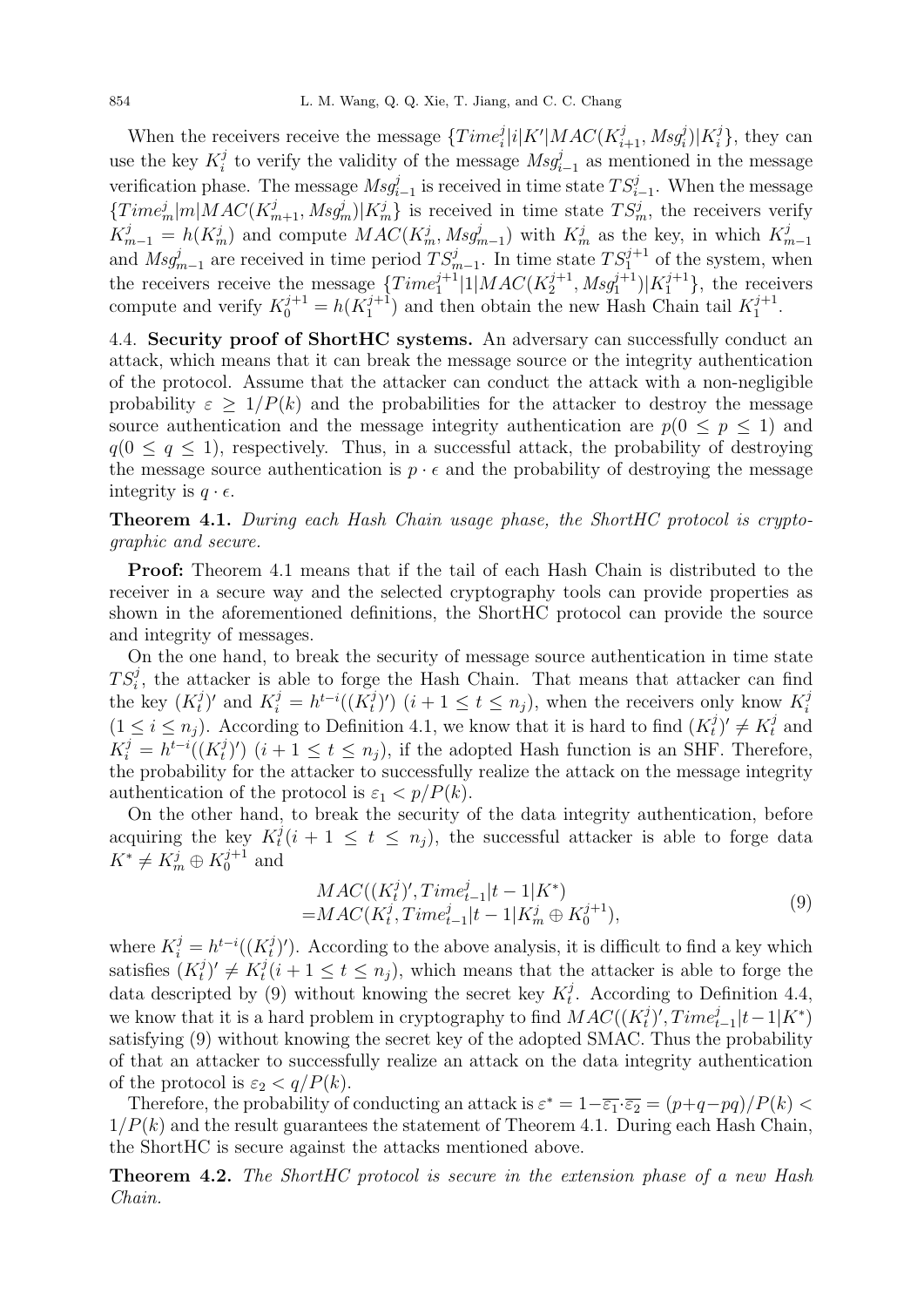Proof: If the Theorem 4.2 is untenable, the attacker can successfully choose a new Hash Chain to access the network and the legal receivers cannot perceive the malicious action.

Before the beginning of our proof, we present our assumption that the receivers can receive the message in an acceptable time delay. Under this condition, we focus on the security of the ShortHC, not the other security problems mentioned in the security assumption.

When the time state of the system is  $TS_i^j$ , the system initiator sends the message  ${Time<sub>i</sub><sup>j</sup> | i | K<sub>0</sub><sup>j+1</sup> \oplus K<sub>m</sub><sup>j</sup> | MAC(K<sub>i+1</sub><sup>j</sup>, Msg<sub>i</sub><sup>j</sup>) | K<sub>i</sub><sup>j</sup>}$  $i<sup>j</sup>$ , where  $K' = K_0^{j+1} \oplus K_m^j$  and  $1 \le i \le n_j - 1$ . Then, a successful attacker is able to find  $K^* \neq K'$  to ensure that

$$
MAC((K_{i+1}^{j}), (Msg_i^{j})') = MAC(K_{i+1}^{j}, Msg_i^{j}),
$$
\n(10)

where  $K_i^j = h((K_{i+1}^j)')$  and  $(Msg_i^j)' = {Time_i^j|i|K^*}$ . Theorem 4.1 implies that it is untenable to find  $(K_i^j)$  $\binom{j}{i}' \neq K_i^j$  $i$  and  $K_{i+1}^j = h((K_i^j))$  $(i)$ ). It means that the attacker is able to find  $(Msg_i^j)' \neq Msg_i^j$  and (10).

However, according to Theorem 4.1, the attacker cannot forge a false data packet during each Hash Chain. Thus, the ShortHC protocol can ensure the source and the integrity of  $K_0^{j+1} \oplus K_m^j$ . In time state  $ST_1^{j+1}$ , the received  $K_m^j$  has been verified through  $K_i^j = h^{m-i}(K_m^j)$ , and  $K_0^{j+1} = K' \oplus K_m^j$  is obtained. Therefore, according to the security of the Hash function, the tail of the new Hash Chain  $K_1^{j+1}$  $j_1^{j+1}$  can be verified through  $K_0^{j+1}$  =  $h(K_1^{j+1})$  $j_1^{(j+1)}$  and the theorem follows.

The above security analysis of the ShortHC proves that under the security assumption, the pre-deployment of the Hash Chain, the utilization and deployment of the new Hash Chain are secure. Thus, one Hash Chain can be used to securely initialize another Hash Chain, which does not affect the security of the scheme in the extension process.

5. Application. The ShortHC protocol can be applied to the existing wireless sensor network broadcast authentication schemes [11, 14, 17]. The on-demanded extension of the Hash Chains can enhance the lifetime of the network. At the same time, The ShortHC protocol can effectively reduce the computation, storage, and communication overheads of both broadcasters and receivers if our short Hash Chains and the Hash Chain selfregeneration method are adopted in these broadcast authentication schemes.

5.1.  $\mu$ **TESLA** based on ShortHC. We use the symbols described in TABLE 1. The total computation and communication overhead of the broadcaster in the broadcasting system based on our ShortHC is

$$
E_{\text{ShortHC}} = a \sum_{j=1}^{n} \frac{x_j (x_j + 1)}{2} + (3a + 2b)(n - 1). \tag{11}
$$

In (11), 3a includes the overheads of 1 Hash computing and 2 MAC calculations, and 2b represents the overheads of 2 message transitions. FIGURE 1 shows the system overheads of a single Hash Chain and our ShortHC-based multi short Hash Chains with different chain lengths used in the  $\mu$ TESLA-based broadcasting system. Obviously, the length of the Hash Chain is shorter, and the overhead is less.

In the ShortHC protocol, if all the short Hash Chains have the same length  $x$ , equation (12) is obtained

$$
E_{\text{ShortHC}} = a \frac{x(x+1)}{2} \left\lfloor \frac{N}{x} \right\rfloor + \left( (3a+2b) \left\lfloor \frac{N}{x} \right\rfloor - 1 \right) + a \frac{(x+r)(x-r+1)}{2},\tag{12}
$$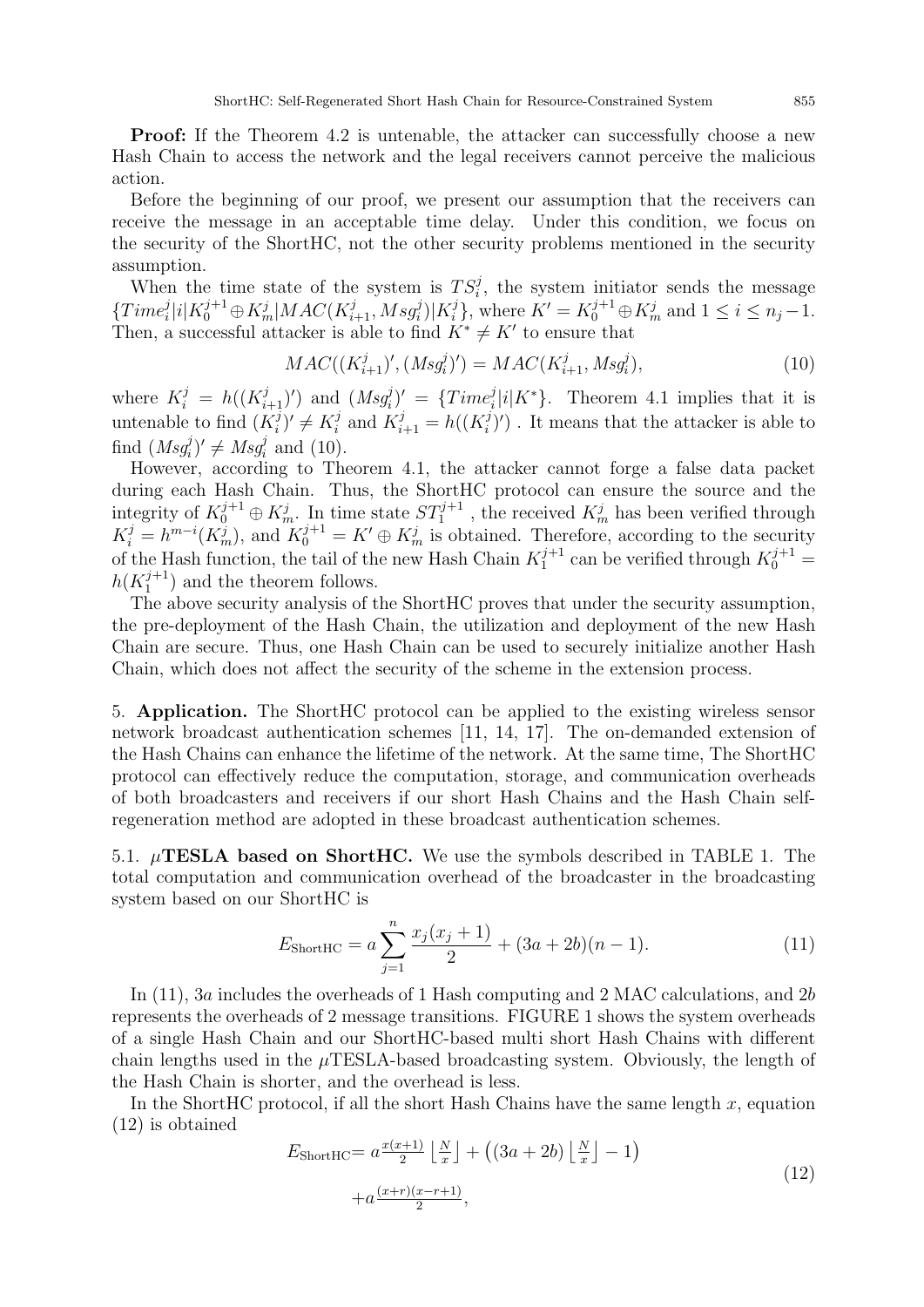#### 856 L. M. Wang, Q. Q. Xie, T. Jiang, and C. C. Chang

|  |  | TABLE 1. Symbol and notation |
|--|--|------------------------------|
|  |  |                              |

| Symbol           | <b>Notation</b>                                                        |
|------------------|------------------------------------------------------------------------|
| N                | Length of a single Hash Chain                                          |
| $K^j$            | The $j^{th}$ Hash Chain of ShortHC                                     |
| $x_i$            | Length of short Hash Chain $K^j$                                       |
| $\boldsymbol{n}$ | $\mbox{Number of Hash Chains}$ in $\mbox{ShortHC}$                     |
| $\alpha$         | Computation overhead of Hash func-<br>tion                             |
| b                | Communication overhead of trans-<br>mitting a corresponding Hash value |

in which  $r = N \mod x$ . If N can be divided by x, equation (12) is simplified to

$$
E_{\text{ShortHC}} = \frac{aNx}{2} + \frac{(3a+2b)N}{x} + \frac{aN - 4b - 10a}{2}.
$$
 (13)

 $E_{ShortHC}$  has a minimum value when x satisfies (14):

$$
\frac{aNx}{2} = \frac{(3a+2b)N}{x}.\tag{14}
$$

From (14), we obtain

$$
x = \sqrt{6 + 4b/a}.\tag{15}
$$

That is to say, the minimum value of  $E_{ShortHC}$  is determined by the ratio of communication overhead to computation overhead of the Hash function. Then the recommended optimal length of the short Hash Chain is also decided by this ratio, and we have Theorem 5.1 as a good feature of our ShortHC system:

Theorem 5.1. Assume that the short Hash Chains in a ShortHC system are of the same length x, let a and b denote overhead of computing a Hash function and transmitting a Hash value respectively, then (15) gives the optimal value for the system to meet its minimum cost of the total overheads of computation and communication.

To be much simpler and more intuitive, we assume that the RC5 is used as the Hash function in the ShortHC system. In [18], we know that the computational overhead of RC5 is equivalent to 1-byte transmission overhead. Thus, in the ShortHC, the message of each transmission contains 2 Hash values, 1 Hash value identity and 1 MAC value. The Hash value and the MAC have 8 bytes and the Hash value identity is assumed to have 2 bytes. Therefore, the entire length of the message is 26 bytes and  $b/a$  is 26. Then x is 10.49 by (15). Thus, when the length of the Hash Chain is 10, the energy overhead of the broadcaster is minimal.

Taking the calculation energy consuming of RC5 as a unit, the total energy overhead of the ShortHC with different short Hash Chain lengths are shown in FIGURE 1. In FIGURE 1, we can see that the energy overhead of the broadcaster gradually increases with the Hash Chain length increased when the length is larger than 10. It was also shown that the energy consuming grows very fast when one long Hash Chain is used, whereas our ShortHC method keeps the energy consumption of the broadcaster increases in a linear way.

Here we discuss the ShortHC in the  $\mu$ TESLA broadcast authentication protocol, but not the point-to-point Hash Chain redeployment scenario. If the ShortHC is used in a pointto-point way to extend the Hash Chain, the computation and communication overheads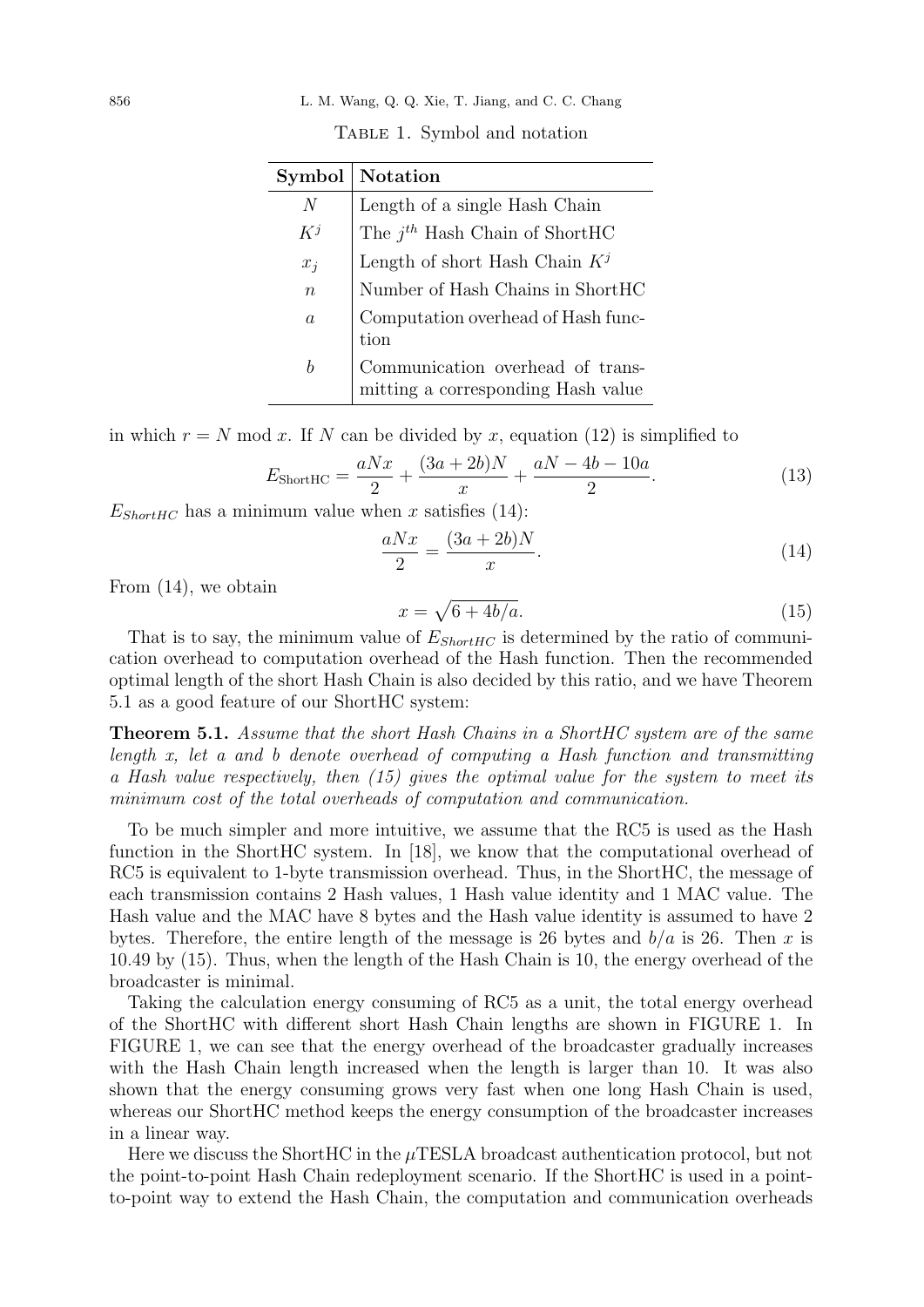

FIGURE 1. Overhead of Hash Chain with different chain length

of the broadcast node linearly increases with the number of network nodes. That is to say, the broadcast way to realize the extension of the Hash Chain is an important content of the ShortHC protocol to keep the energy consumption of the broadcaster at a constant value.

5.2. Multi-level  $\mu$ TESLA based on ShortHC. In Multi-level  $\mu$ TESLA [11], Liu et al. pointed out that if the life time of a key was 100 ms, a three level structure with 1000 keys of the top level was sufficient to maintain the entire network continuing to work for  $10<sup>8</sup>s$  (more than three years). That is to say, the broadcaster has to store 3000 keys and conduct  $3 \times 0.5 \times 1000 \times 1001$  times Hash computing.

In Multi-level  $\mu$ TESLA, if the top-level Hash Chain length is  $N_1 = 10^3$ , the middle layer Hash Chain value is  $N_2 = 10^6$ , and the lowest level Hash value is  $N_3 = 10^9$ . Thus, the whole overheads of the broadcast node include both the computation and communication cost

$$
E_{\text{M-L}\mu\text{TESLA}} = E_{communication} + E_{computation}.
$$
\n(16)

In (16),  $E_{communication}$  represents the communication energy overhead defined in (17), and  $E_{communication}$  represents the calculation energy overhead which will be described by  $(17)$ 

$$
E_{communication} = 2b_1 \sum_{i=1}^{3} \left\lfloor \frac{N_1}{n} \right\rfloor + 2b_2(N_1 + N_2), \tag{17}
$$

where  $b_1$  represents the authentication communication for the Hash Chains in different levels, and  $b_2$  represents the authentication communications for the Hash Chains in the same level. Here,  $b_1$  has 26 bytes as shown in message (3) and  $b_2$  also has 26 bytes, such as the value  $CDM_i = i|K_{i+2,0}|MAC_{K_i'}(i|K_{i+2,0})|K_{i-1}$  in [11]. Therefore,

$$
E_{computation} = a(4(N_1 + N_2) + \sum_{i=1}^{3} ((\frac{n(n+1)}{2} + 5) \cdot \lfloor \frac{N_i}{n} \rfloor + \frac{(n+r_i)(n-r_i+1)}{2})).
$$
\n(18)

where *n* is the length of short Hash Chains and  $r_i = N_i \text{ mod } n$ . When the computation energy cost of the Hash is equal to 1-byte communication energy overhead, we can obtain that  $b_1 = b_2 = 26a$ . The overhead of the protocol is shown in FIGURE 2.

If we don't consider the problem of the key package loss in the top level, the best length of the short Hash Chains is around 10. Thus the broadcast node achieves the minimum energy cost, as shown at the lowest point of the curves in FIGURE 2. At these lowest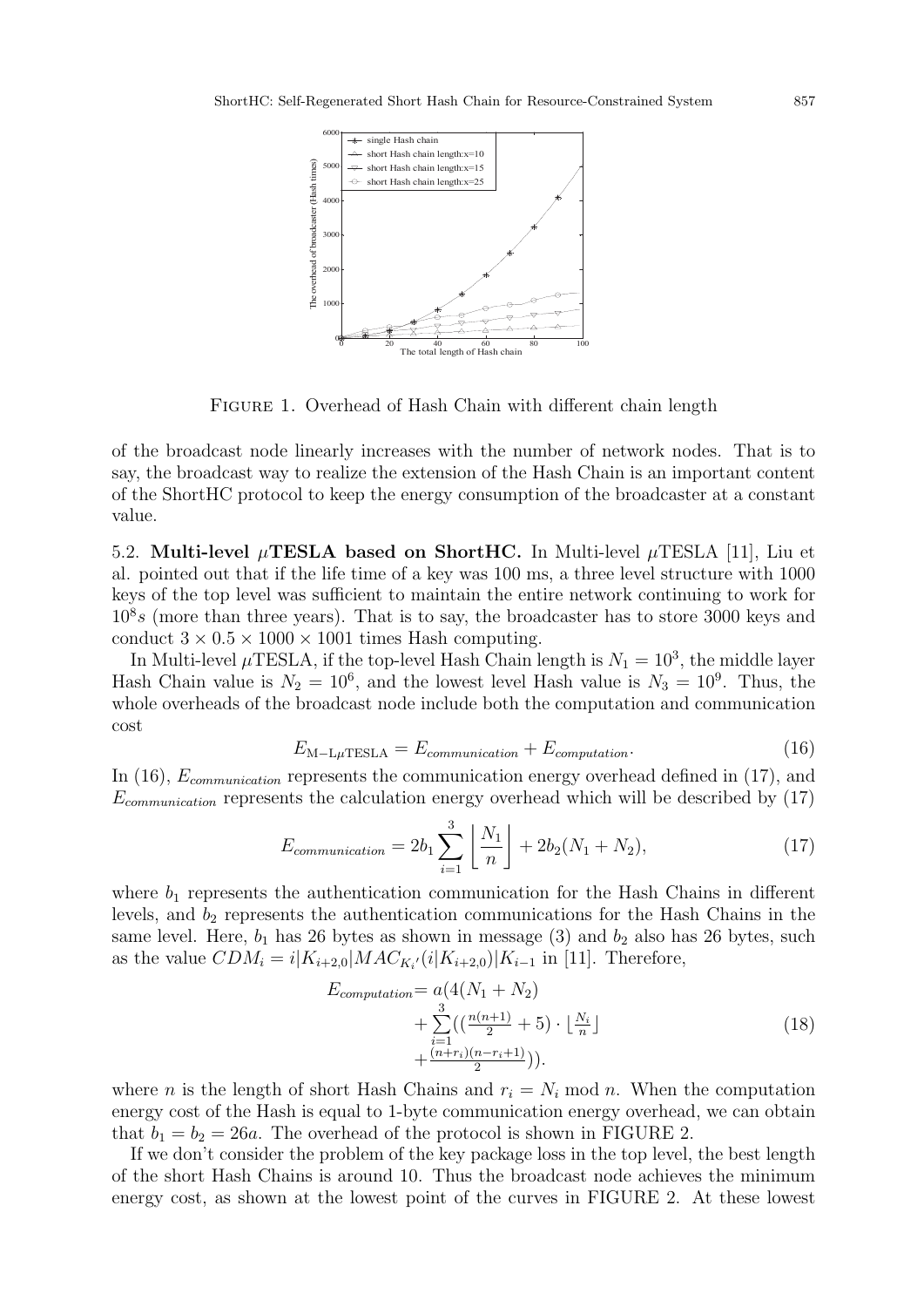

FIGURE 2. Energy overhead comparison of different levels  $\mu$ TESLA based on ShortHC

points, the energy consumption is  $1/5$  of that in 3-level  $\mu$ TESLA when the length of the short Hash Chain is around 100.

If the package loss in Multi-level  $\mu$ TESLA should be considered, then top layer should be set as a unique short Hash Chain. That is to say, a long Hash Chain in the top layer should be set to avoid the key packet loss problem when the ShortHC is used to extend the Multi-level  $\mu$ TESLA. Thus, we should know how many levels should be divided in the multi-layer protocol. For example, in order to ensure that there are  $10<sup>9</sup>$  keys of the lowest level in an l layers Hash Chain structure, we obtain  $x^l = 10^9$  where x is the length of short Hash Chain. As shown in FIGURE 2, when the level number  $l$  is 4, 5, and 6, the corresponding lengths of short Hash Chain should be 178, 63, and 32, respectively. FIGURE 2 also shows that the 3-level  $\mu$ TESLA protocol has the lowest overheads among different layers in Multi-level  $\mu$ TESLA, and the total energy overhead increases with the level of layer increased.

5.3. ShortPK based on ShortHC. Wang et al. proposed ShortPK [17], a famous broadcast authentication protocol based on the short public keys. The protocol can realize the real-time broadcast authentication with lightweight overheads. The protocol also needs to use the Hash Chain to solve the redeployment problem of the short public keys. Therefore, our ShortHC can improve its performances.

Firstly, the Hash Chain length is the same as the number of short public keys for the key redeployment. For example, when the life time of a short public key is 10 minutes in ShortPK, the number of short public key is  $N = 6 \times 24 \times 365 = 52,560$ . We keep the assumption presented in [10] that the life time of a key is  $100ms$ . Then the length of the corresponding Hash Chain is also  $N$  which is too large to be acceptable. Thus, our ShortHC can make the length shorter and the cost lower.

Secondly, ShortPK can use the short public key to extend the Hash Chain, and use the current Hash Chain to deploy new short public keys. However, it isn't a good solution to the security independence in the key updating, where the security of the key deployments and the Hash Chain extension are bound as a vicious cycle.

Therefore, our ShortHC can reduce the overheads of ShortPK by using the self-regeneration characteristic of the ShortHC to replace the single long Hash Chain. It can also enhance the independency between Hash Chains and public keys by extending the new short Hash Chains relying only on the current short Hash Chain rather than short public keys.

6. Conclusion. The length of Hash Chain limits the applications of the Hash Chain. The short Hash Chain is binding with a short security lifetime, but the long Hash Chain increases the overheads of the system. In this paper the ShortHC protocol is presented,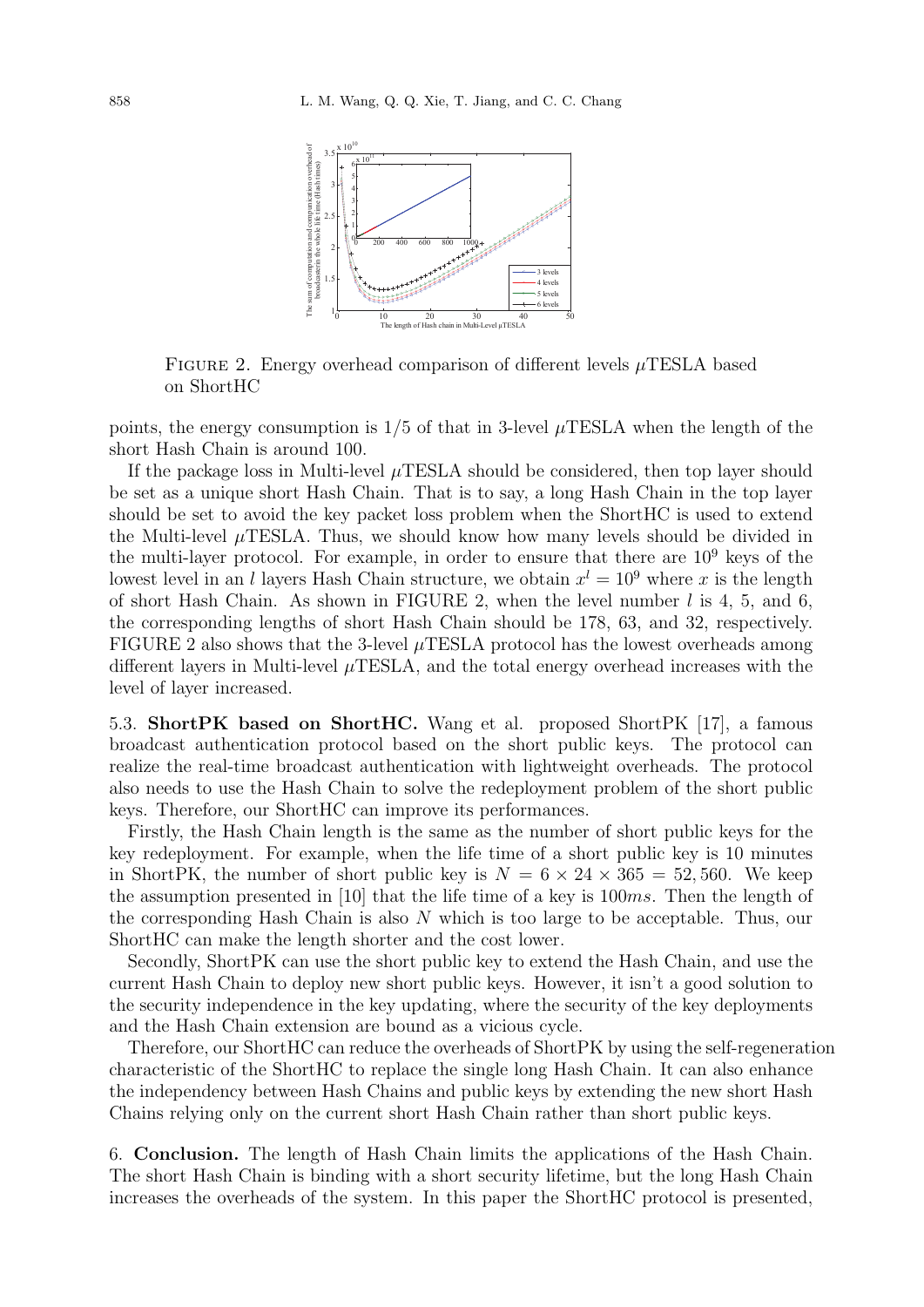in which the one-way characteristic of the Hash function is used to realize on-demand and secure extension of the Hash Chain.

We proved the security of the ShortHC system, and used ShortHC to improve some broadcast authentication protocols of the wireless sensor network, which is a typical resource-constrained network. The results show that our ShortHC effectively reduces the overheads of these famous broadcast authentication protocols. We also obtain a theoretically optimal length of the Hash Chains when using our ShortHC by using the Hash Chains with the same length. The optimal length is determined by the ratio of the message communication overhead and the computation overhead, and using the Hash Chains with the optimal length in ShortHC system can achieve the minimum energy consumption in the broadcast authentication protocol.

Acknowledgments. This work was supported in part by Natural Science Foundation of China under Grand 61272074 and Natural Science Foundation of Jiangsu Province under Grand BK2011464.

#### REFERENCES

- [1] N. Asokan, G. Tsudik, and M. Waidner, Server-supported signatures, Proc. of 4th European Symposium on Research in Computer Security, pp. 131-143, 1996.
- [2] V. Goyal, How to re-initialize a hash chain, URL: http://eprint.iacr.org/2004/097.pdf.
- [3] Q. Guan, R. Yu, S. Jiang, and C. M. Leung, Joint topology control and authentication design in mobile ad hoc networks with cooperative communications, IEEE Transactions on Vehicular Technology, vol. 61, no. 6, pp. 2674-2685, 2012.
- [4] N. M. Haller, The S/KEY one-time password system, Proc. of the Symposium on Network and Distributed Systems Security, pp. 151-157, 1994.
- [5] Y. C. Hu, A. Perrig, and D. Johnson, Efficient security mechanisms for routing protocols, *Proc. of* Annual Symposium on Network and Distributed System Security, pp. 57-73, 2003.
- [6] Y. C. Hu, D. Johnson, and A. Perrig, SEAD: Secure efficient distance vector routing in mobile wireless ad hoc networks, Ad Hoc Networks, vol. 1, no. 1, pp. 175-192, 2003.
- [7] Y. Hu, M. Jakobsson, and A. Perrig, Efficient constructions for one-way hash chains, Proc. of the Third International Conference on Applied Cryptography and Network Security, pp. 423-441, 2005.
- [8] M. S. Hwang, and P. Sung, A study of micro-payment based on one-way hash chain, International Journal of Network Security, vol.2, no. 2, pp. 81-90, 2006.
- [9] L. Lamport, Password authentication with insecure communication, Communications of the ACM, vol. 24, no. 11, pp. 770-772, 1981.
- [10] D. Liu, and P. Ning, Efficient distribution of key chain commitments for broadcast authentication in distributed sensor networks, Proc. of Annual Symposium on Network and Distributed System Security, pp. 263-276, 2003.
- [11] D. Liu, and P. Ning, Multi-level µTESLA: Broadcast authentication for distributed sensor networks, ACM Transactions in Embedded Computing Systems, vol. 3, no. 4, pp. 800-836, 2004.
- [12] M. E. Mahmoud, and X. Shen, FESCIM: Fair, efficient, and secure cooperation incentive mechanism for multi-hop cellular networks, IEEE Transactions on Mobile Computing, vol. 11, no. 5, pp. 753-766, 2012.
- [13] M. Ohkubo, K. Suzuki, and S. Kinoshita, A cryptographic approach to 'Privacy-friendly' tags, Proc. of RFID Privacy Workshop, pp. 77-83, 2003.
- [14] A. Perrig, R. Szewczyk, V. Wen, D. Culler, and J. D. Tygar, SPINS: Security protocols for sensor networks, Proc. of the 7th Annual International Conference on Mobile Computing and Networking, pp. 189-199, 2001.
- [15] R. L. Rivest, and A. Shamir, PayWord and MicroMint: Two simple micropayment schemes, Proceedings of International Workshop of Security Protocols," Proc. of International Workshop of Security Protocols, vol. 1189, pp. 69-87, 1997.
- [16] I. Syamsuddin, T. Dillon, E. Chang, and S. Han, A survey of RFID authentication protocols based on hash-chain method, Proc. of Third International Conference on Convergence and Hybrid Information Technology, vol.2, pp. 559-564, 2008.